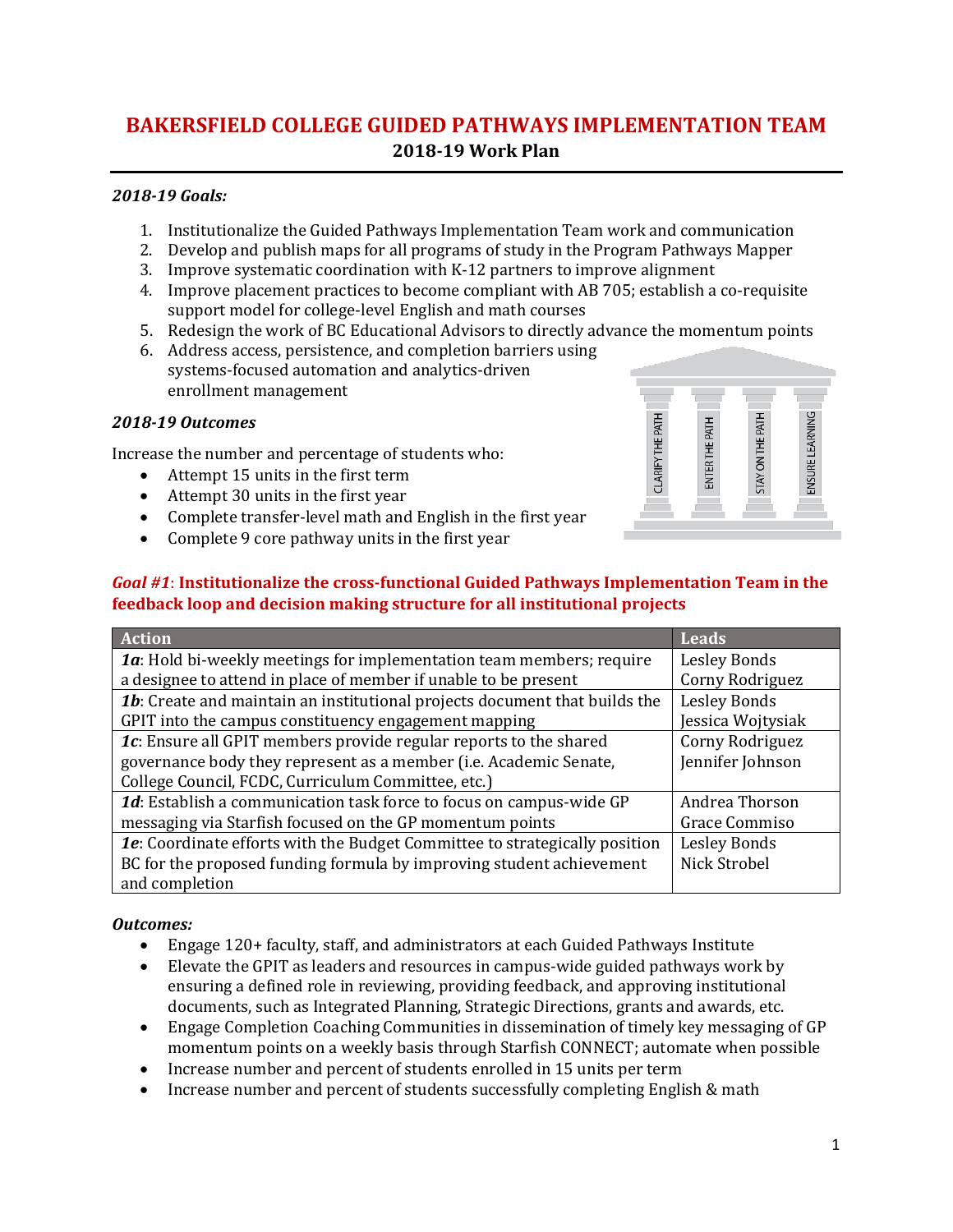# **C L A R I F Y T H E P A T H**

### *Goal #2***: Improve systematic coordination with four-year transfer partners to develop maps from BC to the CSU; publish all maps in the Pathways Program Mapper**

| <b>Action</b>                                                             | <b>Leads</b>      |
|---------------------------------------------------------------------------|-------------------|
| 2a: Utilize the Transfer Task Force to address transferability across all | Khushnur Dadabhoy |
| pathways, with a particular focus on UC STEM pathways in 2018-19          | Stephen Waller    |
| 2b: Hold ongoing BC-CSUB faculty meetings to refine four-year maps;       | Khushnur Dadabhoy |
| invite KHSD counselors to promote Kern Promise and Finish in 4            |                   |
| 2c: Develop a joint application for high school students with guaranteed  | Khushnur Dadabhoy |
| acceptance to CSU Bakersfield upon completion of BC degree                |                   |
| 2d: Expand the Pathways Program Mapper to house an extended 4-year        | Craig Hayward     |
| map to CSU Bakersfield and other transfer partners                        |                   |

#### *Outcomes*

- 100% of programs will be fully mapped and made accessible through the Guided Pathways Program Mapper tool under development by Concentric Sky
- By 2020, all Kern High School District student may submit a single application to Bakersfield College and CSU Bakersfield with guaranteed transfer upon completion of a qualifying program of study (Kern Promise)

# **E N T E R T H E P A T H**

### *Goal #3***: Improve systematic coordination with K-12 partners to: 1) expand and refine dual enrollment offerings; 2) improve priority registration assignments; and 3) enhance data sharing agreements**

| <b>Action</b>                                                               | <b>Leads</b>        |
|-----------------------------------------------------------------------------|---------------------|
| 3a: Improve coordination and communication with high school partners        | Steven Watkin       |
| by improving/increasing data sharing between the entities, providing        | Anna Laven          |
| professional development opportunities, and developing a joint prepared     | Ashlea Ward         |
| career and educational pathway material that clarify pathways               |                     |
| 3b: Expand dual enrollment to ensure all students in the Kern High School   | Steven Watkin       |
| District and other surrounding area high schools have access to enroll in 6 | Anna Laven          |
| transferable units in their junior and senior year by leveraging technology | Abel Guzman         |
| solutions via the RIDE Project                                              |                     |
| 3c: Improve online academic support services in the high schools by         | <b>Bill Moseley</b> |
| implementing the Online Education Initiative                                | Maria Wright        |
| 3d: Embed Job Placement/Soft Skills CDCPs in dual enrollment pathways       | <b>Tony Cordova</b> |

### **Outcomes**

- Graduating seniors from the Kern High School District will have had the opportunity to enroll in 12 total transferable college units during their junior and senior years
- Reduce excess unit attainment to fewer than 79 college-level units
- Reduce time to transfer while improving transfer numbers and rates
- Reduce time to completion while improving number of completion of certificates or associates degrees that prepare students for in-demand jobs
- Increase number of credentials or certificates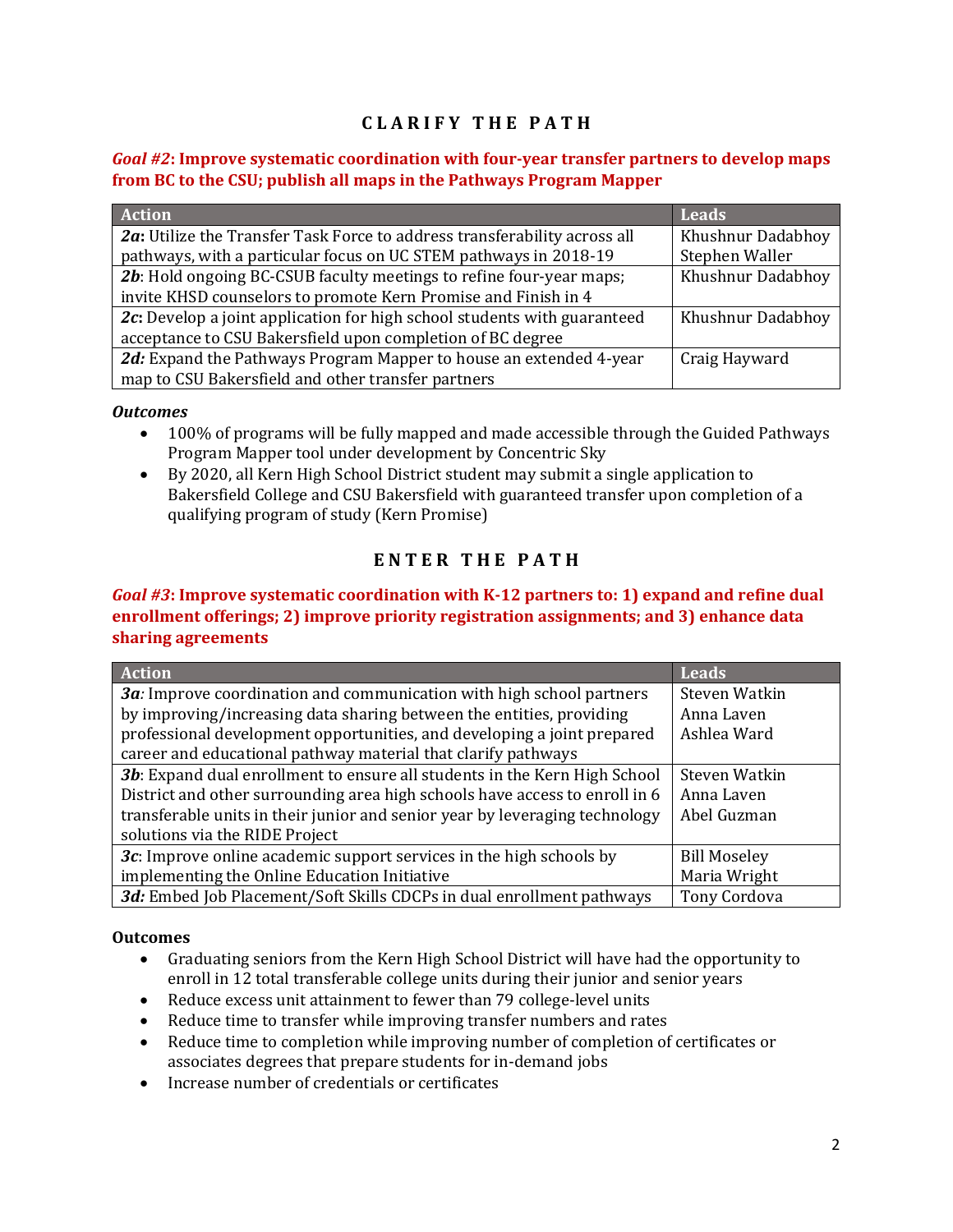*Goal #4***: Improve efficiency and accuracy of student placement in compliance with AB 705; establish a co-requisite support model for college-level English and math courses**

| <b>Action</b>                                                            | <b>Leads</b>          |
|--------------------------------------------------------------------------|-----------------------|
| 4a: Develop campus-wide implementation plan for AB 705 mandate via       | Andrea Thorson        |
| cross-functional AB705 task force                                        | Steven Waller         |
| 4b: Invest in professional development for faculty and administrators on | Instructional         |
| effective academic support in transfer-level English and math            | Leadership            |
| 4c: Review English B53 minimum qualifications; assign those with English | Andrea Thorson        |
| minimum qualifications to teach English B1A to open more sections,       | David Moton           |
| reduce waitlists, and improve completion in the first year               |                       |
| 4e: Investigate an alternative pre-requisite pathway into English B1A    | Andrea Thorson        |
| focused on study skills                                                  | <b>Billie Jo Rice</b> |

#### *Outcomes:*

- Increase student placement in transfer level math and English
- Implement AB 705 mandate for all incoming students by fall 2019
- Identify and implement an effective academic support model for students in transfer-level English and math
- Decrease waitlists for English B1A and Psych B5
- Increase completion of college-level math and English in the first year
- Reduce excess unit attainment to fewer than 79 college-level units

# **S T A Y O N T H E P A T H**

*Goal #5***: Redesign the work of BC Educational Advisors to directly advance the momentum points utilizing technology tools like Starfish CONNECT and Analytics, as well as a research data warehouse**

| Action                                                                             | <b>Leads</b>      |
|------------------------------------------------------------------------------------|-------------------|
| <b>5a</b> : Organize and implement an institute model with evolving focus, pre-    | Grace Commiso     |
| and post- assignments, and a product outcome for educational advisors              | Khushnur Dadabhoy |
|                                                                                    | Tony Cordova      |
| <b>5b</b> : Create Starfish handbooks and tutorials for faculty and staff training | Andrea Thorson    |
| purposes; publish the resources                                                    |                   |
| 5c: Establish a process to auto-award local/transfer degrees and                   | Michelle Pena     |
| certificates; create report in collaboration with Hobson's to identify             |                   |
| eligible students                                                                  |                   |
| <b>5d</b> : Increase availability, accuracy, and timeliness of data to support     | Craig Hayward     |
| decisions, proposals, evaluations, and success interventions through the           | Michelle Pena     |
| development of a fully-functional, in-house data warehouse                         |                   |
| <b>5e:</b> Ensure appropriate math course by pathway is defined on the ASEP        | Grace Commiso     |
| and CSEP (i.e. Tech Math, Psych B5, Math B22, and Math B4a); ensure                | Tony Cordova      |
| enrollment                                                                         |                   |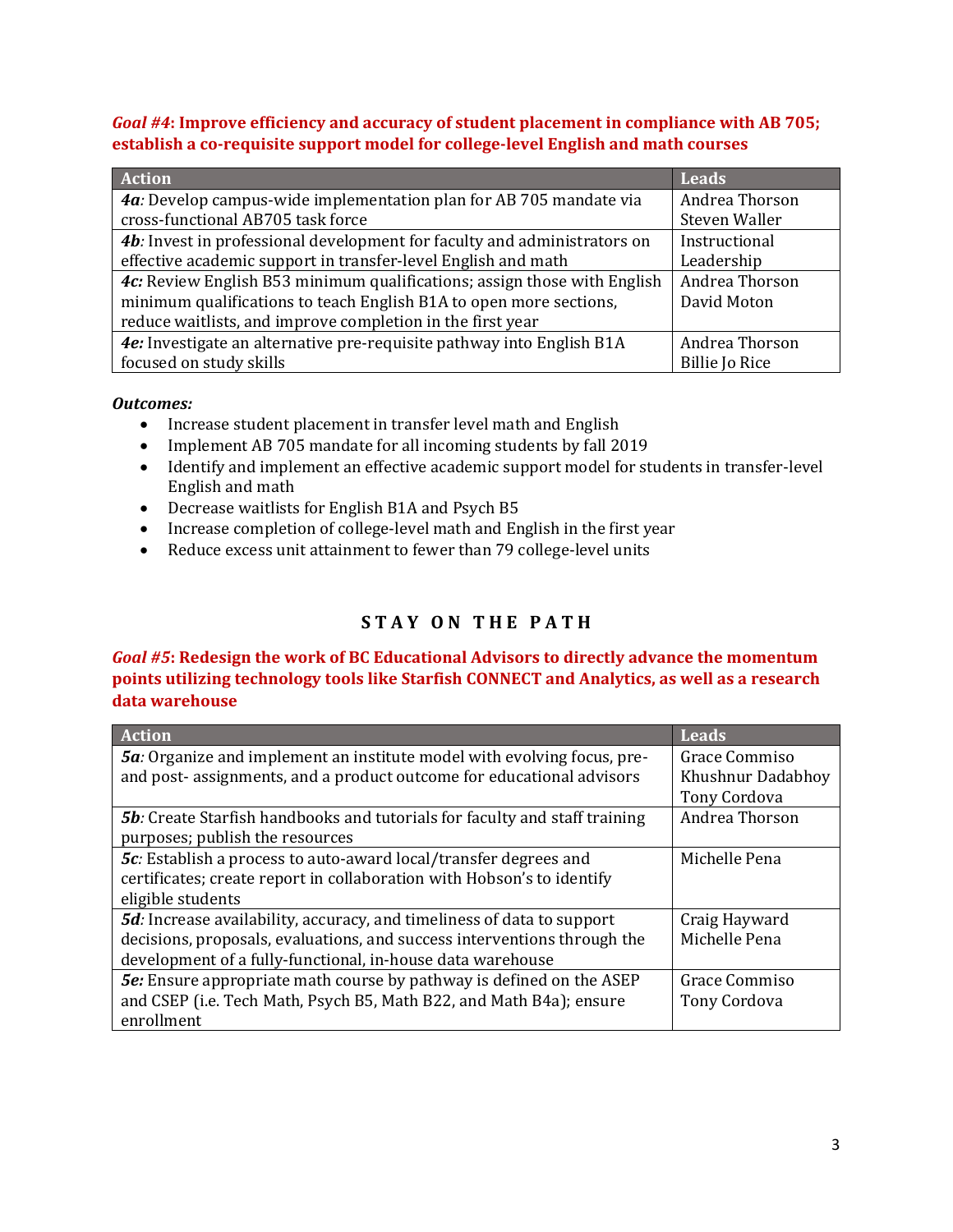#### *Outcomes:*

- Improve certificate/degree attainment and reduce excess unit attainment as a result of improved enrollment management and ability to meet in-time student demand for courses in their pathways
- All completion coaches will actively use Starfish to deliver pathway-specific nudges
- Reduce excess unit attainment to fewer than 79 units
- Increase abbreviated SEP for FTIC students by 41% to 71% in 3 years
- Increase abbreviated and comprehensive SEP for FTIC students from 27% to 50% in 3 years
- Improve participation rates in Academic Support Services from 20.8% to 40% in 3 years
- Increase completion of certificates and degrees
- Host 3 educational advisor institutes annually from 2018-20

#### *Goal #6***: Address access, persistence, and completion barriers using systems-focused automation and analytics-driven enrollment management**

| <b>Action</b>                                                                    | Leads           |
|----------------------------------------------------------------------------------|-----------------|
| 6a: Explore systems solutions to year-long scheduling and block                  | Rodriguez, Pena |
| registration with a focus on English and math                                    |                 |
| <b>6b:</b> Automate a priority registration appeal process to allow students "at | SALT (Dadabhoy, |
| the gate" to access critical gateway courses                                     | Pena, Watkin)   |
| 6c: Double the number of sections offered of Math B4 to open transfer            | Waller, Rice    |
| pathway in education                                                             |                 |

#### *Outcomes:*

- Increase number and percent of students enrolled in 15 units per term
- Increase number and percent of students completing English & math in the first year
- Decrease waitlists for English B1A and Psych B5

### **Membership**

| Chairs                  | Corny Rodriguez, Dean of Instruction, EODAC Chair<br>Lesley Bonds, Director of Student Success & Equity<br>Jessica Wojtysiak, Faculty - Academic Development, AIQ Chair |
|-------------------------|-------------------------------------------------------------------------------------------------------------------------------------------------------------------------|
| Curriculum Leads        | Billie Jo Rice, Dean of Instruction, Curriculum & Assessment Chair<br>Jennifer Johnson, Department Chair - Nursing, Curriculum Chair                                    |
| <b>Counseling Leads</b> | Grace Commiso, Dean of Counseling & Student Success<br>Brynn Schock, Counselor                                                                                          |
| Data Leads              | Craig Hayward, Dean of Institutional Effectiveness, AIQ<br>Amber Hroch, Institutional Researcher<br>Dan Hall, Director of Student Success Technologies                  |
| Senate & Budget Leads   | Steven Holmes, Faculty - Political Science, Academic Senate<br>President, Budget Committee<br>Nick Strobel, Faculty - Physical Sciences, Budget Committee               |